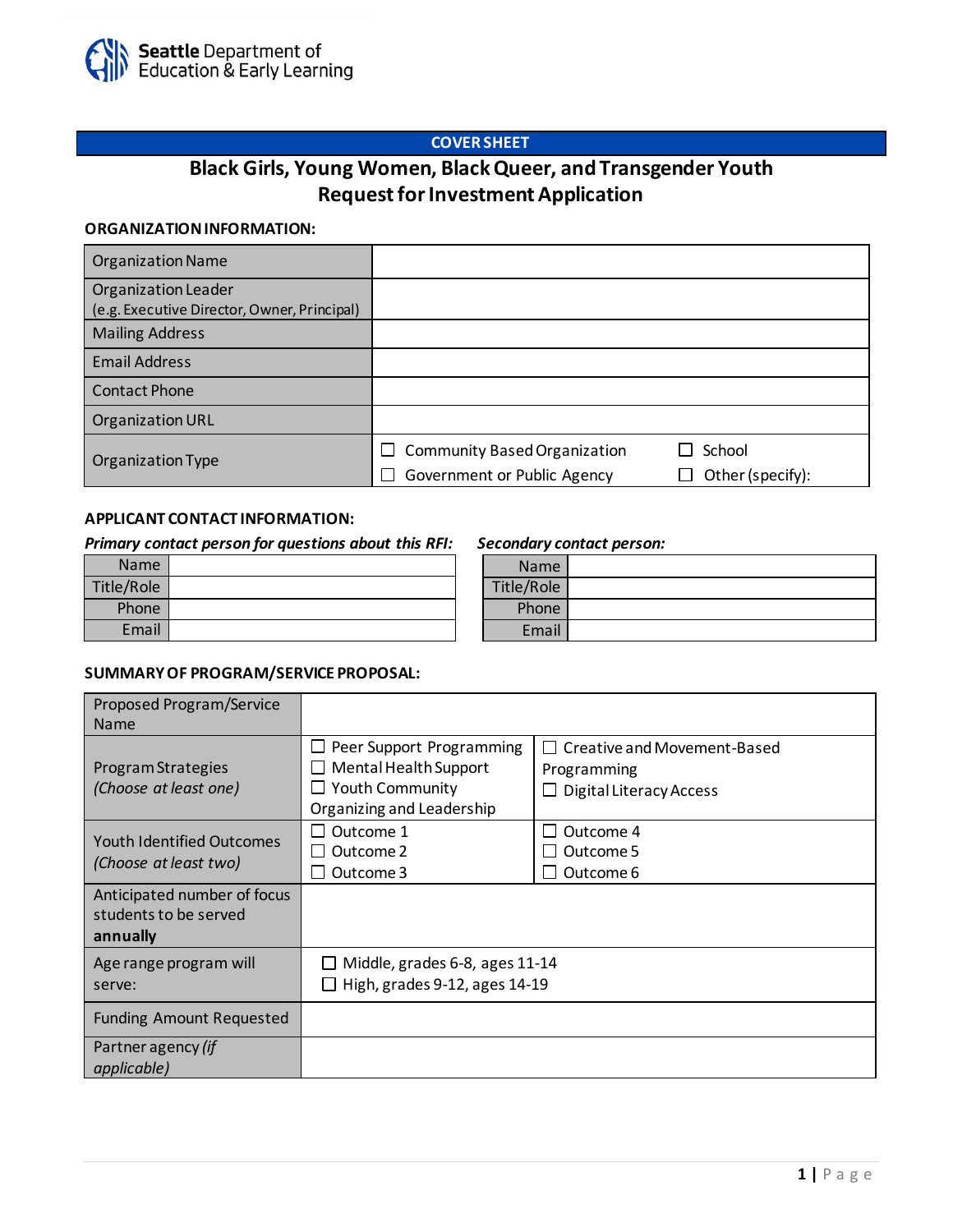

| <b>SERVICE AREA</b>                                                                                                                  |                                                                                                                                                                                                                                                                                                                                                                              |  |
|--------------------------------------------------------------------------------------------------------------------------------------|------------------------------------------------------------------------------------------------------------------------------------------------------------------------------------------------------------------------------------------------------------------------------------------------------------------------------------------------------------------------------|--|
| In which City Council District(s) do you                                                                                             | Council District 1<br>Council District 2<br>ΙI<br>$\mathsf{L}$                                                                                                                                                                                                                                                                                                               |  |
| propose to deliver services? Checkall that<br>apply. Follow link to view a map of Seattle                                            | Council District 3<br>Council District 4                                                                                                                                                                                                                                                                                                                                     |  |
| City Council Districts or search by address:                                                                                         | <b>Council District 5</b><br>Council District 6                                                                                                                                                                                                                                                                                                                              |  |
| http://www.seattle.gov/council/meet-the-<br>council/find-vour-district-and-councilmember                                             | Council District 7<br>П                                                                                                                                                                                                                                                                                                                                                      |  |
| <b>CAPACITY</b>                                                                                                                      |                                                                                                                                                                                                                                                                                                                                                                              |  |
| How would these funds support your<br>organization?<br>Check all that apply.                                                         | Enable the creation of a new program or service<br>ப<br>Stabilize an existing service at its current capacity<br>Enable an existing program to use a new model of service delivery<br>$\Box$ Enable an existing program to expand<br>Enable an existing program to better serve a specific sub-population<br>Support planning or needs assessment<br>Other: (please specify) |  |
| How many full-time equivalents (FTE)<br>does your organization employ?                                                               | Please calculate FTE by converting hours worked by part-time employees<br>into full-time equivalent hours (e.g., two employees working 20 hours per<br>week equals one FTE).<br><b>FTF</b>                                                                                                                                                                                   |  |
| Please indicate how staff reflects the<br>diversity of the community served by<br>providing staff demographics<br>(150 word maximum) |                                                                                                                                                                                                                                                                                                                                                                              |  |
| <b>FINANCE</b>                                                                                                                       |                                                                                                                                                                                                                                                                                                                                                                              |  |
| Have you previously been awarded DEEL<br>funding?                                                                                    | $\Box$ Yes $\Box$ No $\Box$ Unsure                                                                                                                                                                                                                                                                                                                                           |  |
| What was your organization's annual<br>operating budget the past fiscal year?                                                        |                                                                                                                                                                                                                                                                                                                                                                              |  |

#### **AUTHORIZED SIGNATURE OF LEAD ORGANIZATION APPLICANT:**

*To the best of my knowledge and belief, all information in this application is true and correct. The document has been duly authorized by the governing body of the applicant who will comply with all contractual obligations if the applicant is awarded funding.*

Name and Title of Authorized Representative:

*Signature of Authorized Representative Date*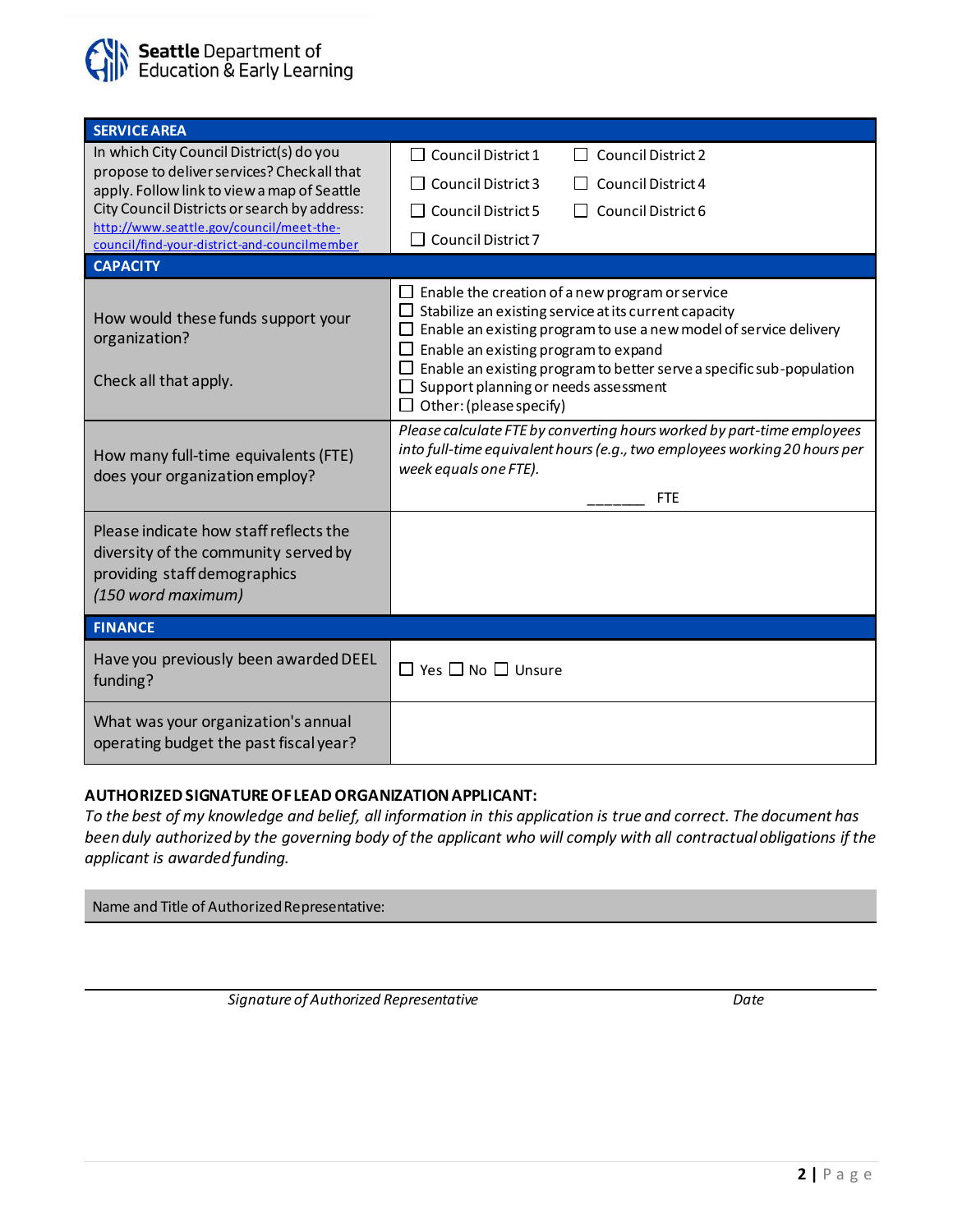

# **SECTION 1: PROGRAM STRATEGIES**

*Responses to Section 1 are to be no more than 3 pages (8½" x 11"), typed or word-processed, size 11 font, single- or double-spaced, page-numbered, and submitted with all other sections. Any content that exceeds the page limit will be redacted and not considered as part of application review.*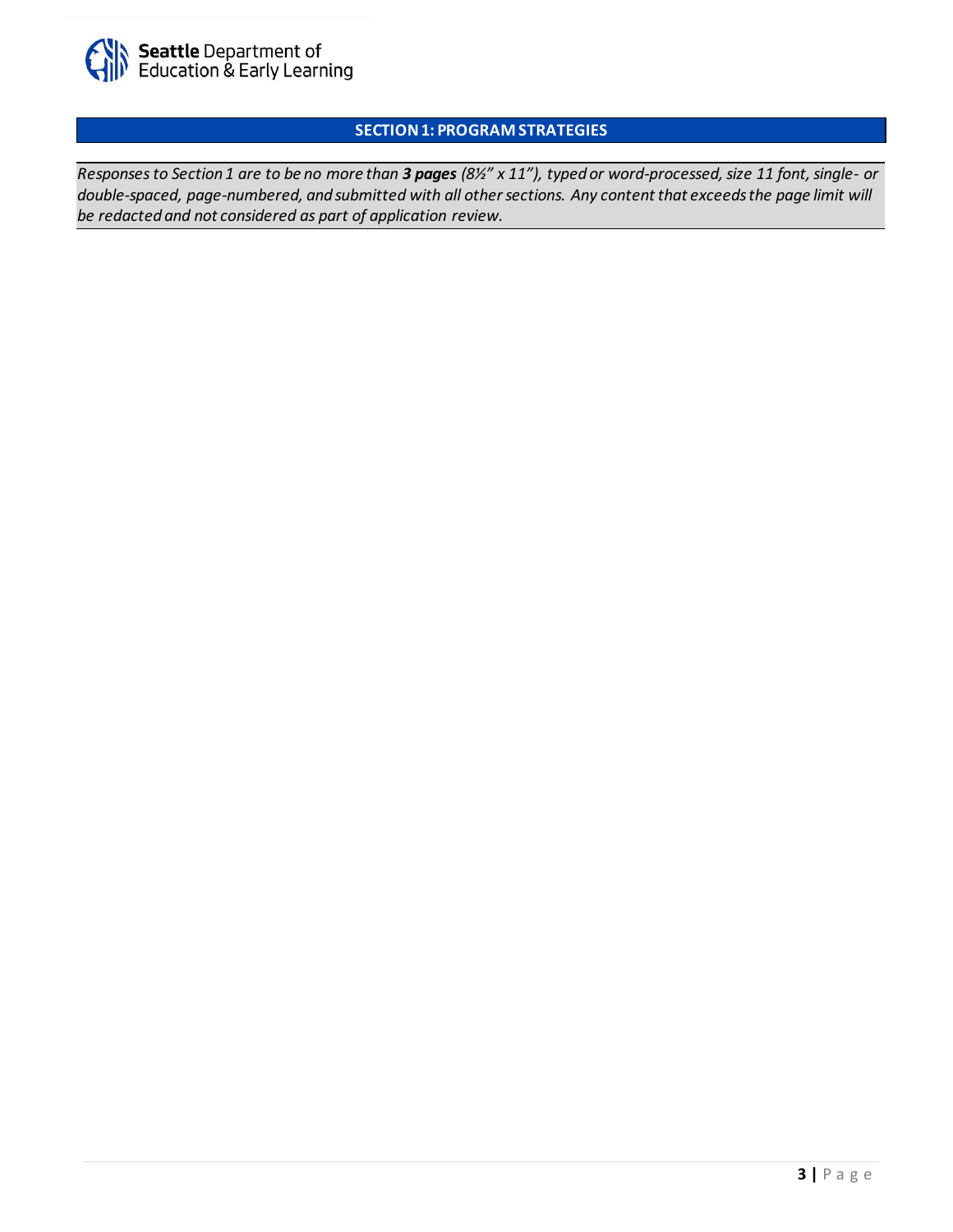

# **SECTION 2: YOUTH-IDENTIFIED OUTCOMES**

*Responses to Section 2 are to be no more than 3 pages (8½" x 11"), typed or word-processed, size 11 font, single- or double-spaced, page-numbered, and submitted with all other sections. Any content that exceeds the page limit will be redacted and not considered as part of application review.*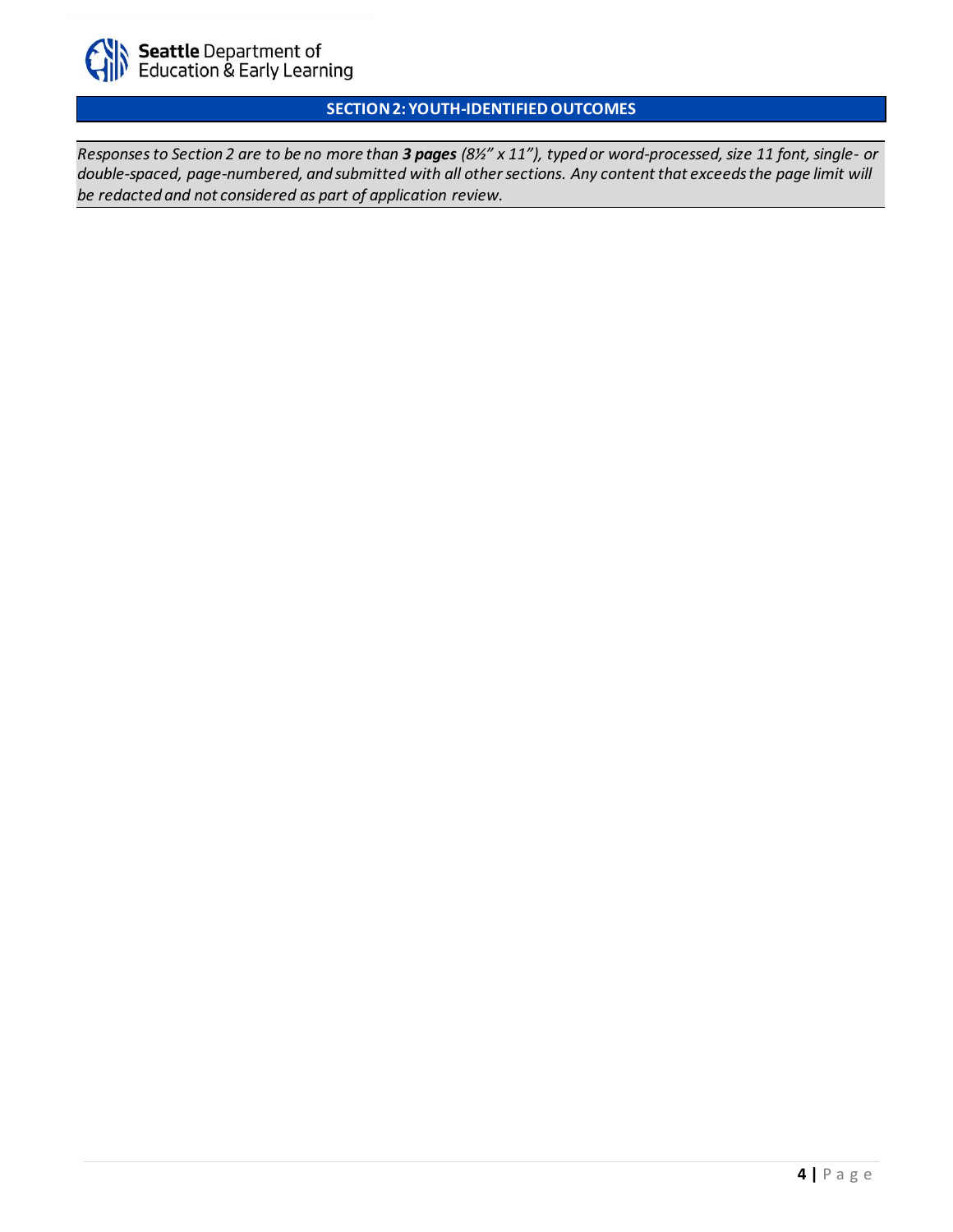

## **SECTION 3: LEARNING PLAN**

*Responses to Section 3 are to be no more than 2 pages (8½" x 11"), typed or word-processed, size 11 font, single- or double-spaced, page-numbered, and submitted with all other sections. Any content that exceeds the page limit will be redacted and not considered as part of application review.* 

Is your organization willing to commit to joining a learning community with other selected organizations and members of DEEL and attending at least three (3) meetings? (*Meeting are tentatively planned to take place in February, April, and June 2022 and will be focused on convening selected organizations to form community, share learning plans, and synthesize learning to inform future actions and advocacy*).

| П | Yes |
|---|-----|
| r | NΩ  |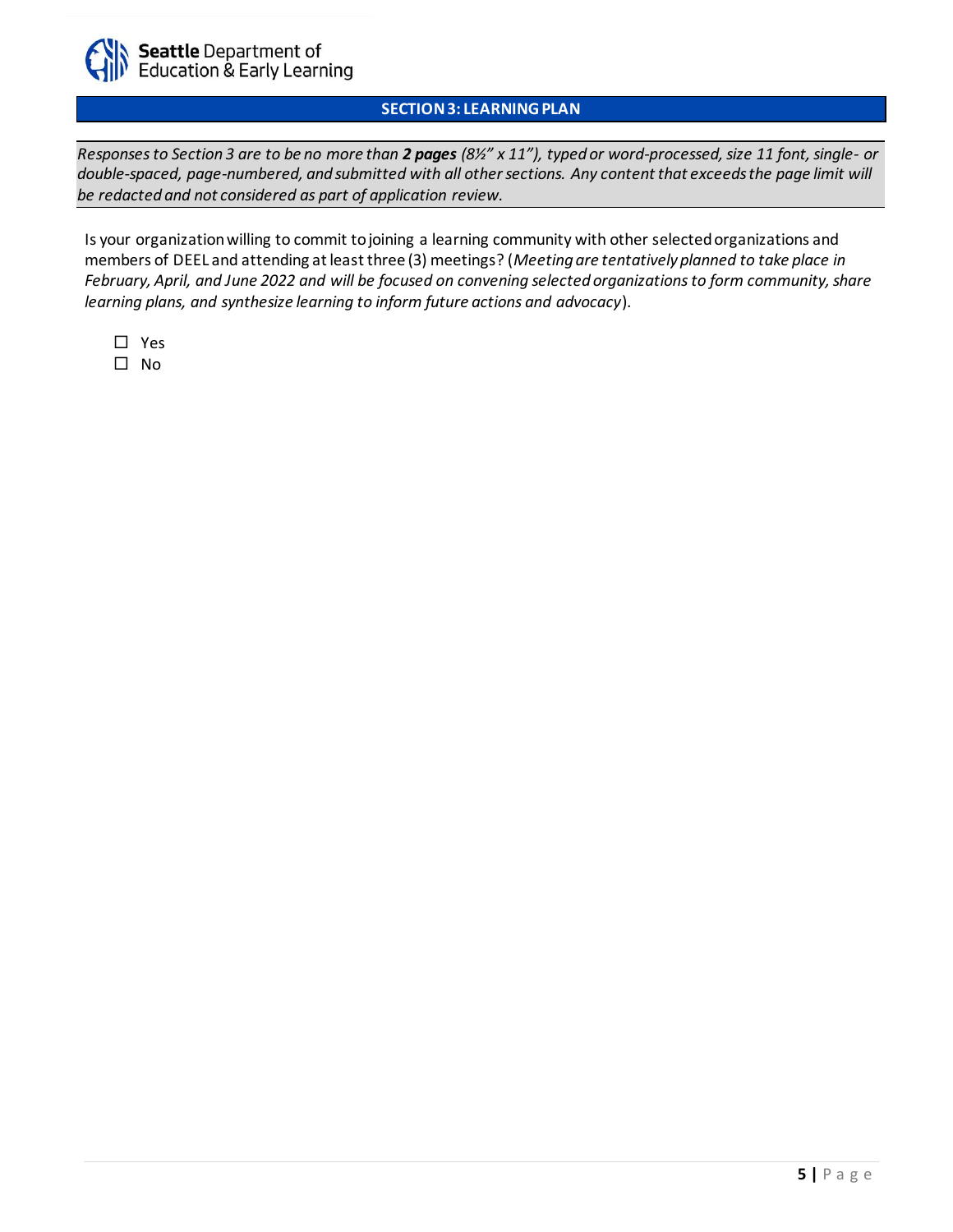

# **SECTION 4: Labor Harmony**

*Responses to Section 4: Labor Harmony are to be completed using the template provided and submitted with all other sections. Attachments do not count towards the page limit and are to be submitted as a separate file.* 

The City values agencies that work to prevent labor disputes, which may lead to work stoppages or adversely impact the ability of funded programs to achieve intended outcomes.

In your response, please indicate if your agency is committed to avoiding labor disputes that disrupt services by checking the appropriate box.

 $\square$  Yes  $\square$  No

If your organization has standard practices and policies that uphold this principle, such as a labor harmony agreement or a collective barging agreement, **please attach with your submission as a separate file** (Word or PDF). This attachment will not count towards the page limit.